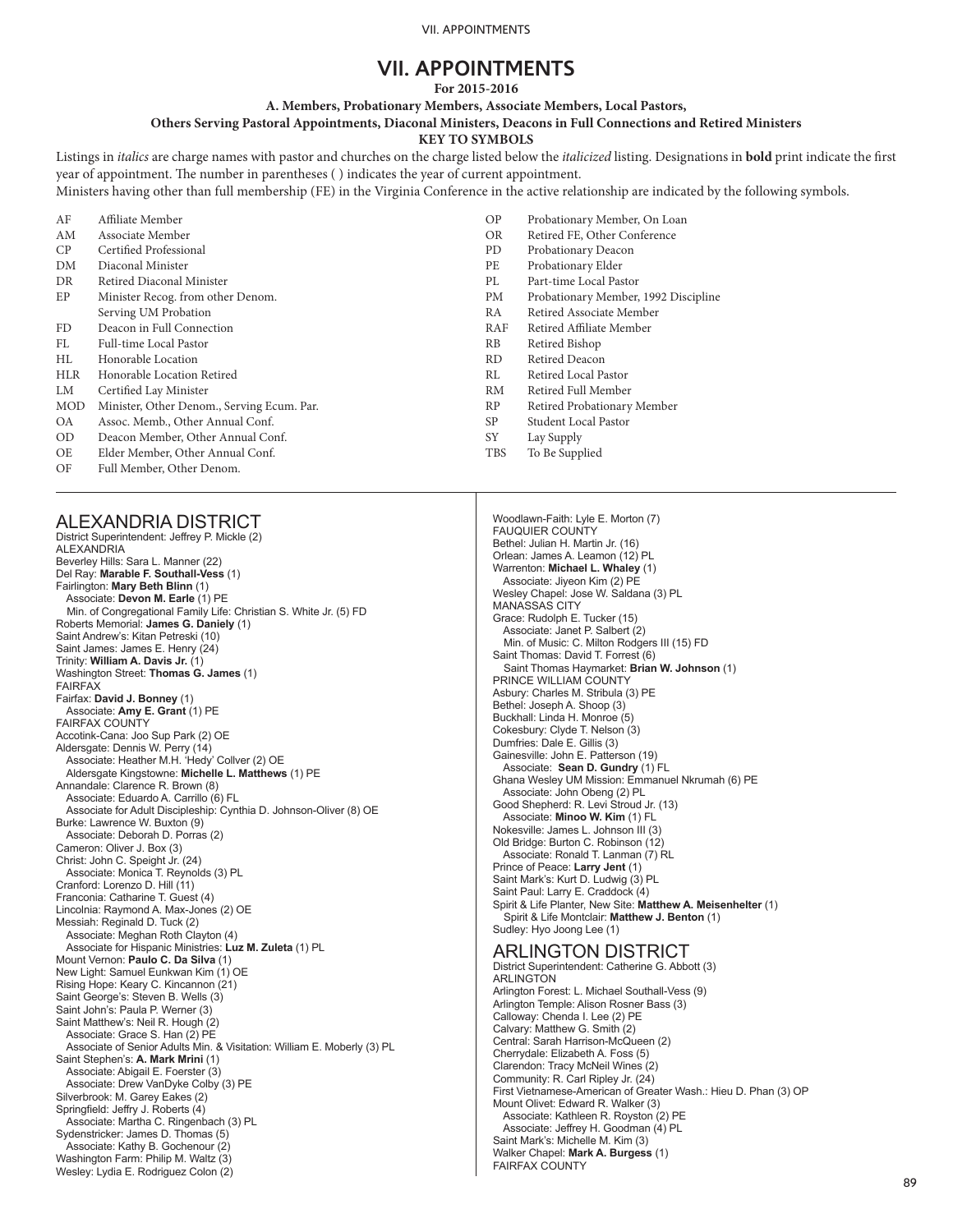Andrew Chapel: Scott D. Hopkins (4) Bruen Chapel: Ruth M. Burgess (8) Centreville: Alan R. Felumlee (10) Associate: Jennifer D. Coffey (6) Associate: **Kevin D. Havens** (1) FL Charles Wesley: Livingston S. Dore (2) Chesterbrook: R. Eugene Larkin (5) RE Church of the Good Shepherd: **Michael D. Copeland** (1) Community of Faith: Robert E. Vaughn Jr. (18) Culmore: Jung Pyo Hong (10) Dranesville: William E. Heinzman (4) Epiphany: Robert B. Lloyd Jr. (4) First Korean: Sung Ho Chung (12) OE Floris: Thomas M. Berlin (19) Associate: Barbara Miner (10) FL Associate: Timothy L. Ward (7) PE Associate: Ashley B. Allen (3) PE Associate: Nadeem Khokhar (2) FL Friendship: **Edgar Miranda** (1) Graham Road: **James D. Canody** (1) Great Falls: Denise M. Childers (3) Herndon: Gary L. Robbins (3) Korean of Greater Washington: Young Bong Kim (11) Associate: Keon Huh (5) PE Associate: David Ryu (4) FL Associate: Eugene Kim (3) Associate: Kookjin Yun (3) OE Associate: **Chang Hwan Lee** (1) OE Associate: **Hung Su Lim** (1) Associate: **Daniel D. Park** (1) OE Minister of Young Adults: Eoi Kyung Hwang (3) FD Oakton: Dawn-Marie Singleton (4) Pender: Kenneth W. Newsome (15) Associate: **Daniel E. Elmore** (1) Saint Luke's: Aslam Barkat (2) OR Sleepy Hollow: Pamela Clark Egan (13) Associate: Jennifer L. Ailstock (11) PL Smith Chapel: David J. Zuchelli (21) Trinity: James C. Sprouse (19) Associate: Eileen F. Gilmer (3) FL Associate: **Ki Cheon Lee** (1) United Christian Parish: Joan L. Bell-Haynes (11) MOD Vale: Jeffrey J. Haugh (2) The Vine: D. Todd Schlechty (7) Wesley: Ray S. Brill Jr. (11) Associate: Young Sung Ryu (1) OE FALLS CHURCH Christ Crossman: M. Mochel Morris (15) Dulin: M. Davies Kirkland (16) Galloway: James E. Page Jr. (2) FL LOUDOUN COUNTY Arcola: Christopher E. Riedel (21) Associate: Richard B. Dawson (3) RL Ashburn Korean: Hyunsik Kang (3) OE Crossroads: David A. Norman (27) Minister of Congregational Nurture: Jean M. Hankins (7) FD Galilee: Jason B. Duley (2) Associate: Matthew B. Sergent (9) PE Pleasant Valley: Justin S. White (7) Associate: Sean C. Devolites (1) FL Sterling: **Stephen T. Vineyard** (1) Associate: Marcela M. Jarman (2) PL

# CHARLOTTESVILLE DISTRICT

District Superintendent: Danny J. Kesner (3) ALBEMARLE COUNTY Aldersgate: Scott E. Davis (6) *Batesville*: Elizabeth A. Buxton (4) FL Batesville, Bethel, Mt. Olivet Binghams: William R. Payne (13) PL Crozet: James H. Chandler (2) Pastor of Family Ministries: Jessica L. Fuller (5.5) FD Ivy Creek: James W. Thornton Sr. (9) Congregational Care and Ministry Development: Evelyn Y. Jones (5) LM Mount Moriah: John C. Ward Jr. (3) Restoration: Marc W. Rickabaugh (3) *Southern Albemarle*: Bruce N. Lugn (5) PE Mt. Zion, Scottsville Trinity (N. Garden): **Timothy L. Worley** (1) PL *West Albemarle*: Benjamin F. Houchens (16) PL Browns Cove, Gentry AMHERST COUNTY *Bethany-Sardis*: Shin Woo Hong (6) Bethany, Sardis *Mount Pleasant*: Judy G. Morris (7) FL Mt. Horeb, Mt. Pleasant, Poplar Wesleyan: **Adam J. White** (1) **CHARLOTTESVILLE** First: Alvin J. Horton (7) Hinton Avenue: Robert D. Lewis (4)

Wesley Memorial: **Janice M. Rivero** (1) CULPEPER COUNTY Culpeper: J. Randall Orndorff (12) Associate: Norma Jean Fellows (7.5) OR Associate: Jessica Squires Colwell (3) *East Culpeper*: Stanley H. Mulford III (7) PE Hopewell, Richardsville *Little Fork Circuit*: Kang Uk Lee (2) Jeffersonton, Oak Shade, Woodland FLUVANNA COUNTY Byrd Chapel: Neil W. McLaughlin (2) FL Cunningham: Thomas E. Frost (7) Haden Chapel: George E. Gorman (3) AM Palmyra: George E. Gorman (3) AM Salem: Andrew B. Willson (5) *South Fluvanna*: Gregory E. Miller (4) PL New Bethel, Seays Chapel, Wesley Chapel **GREENE COUNTY** *Greene*: **Christopher S. Fuss** (1) FL Mt. Vernon, South River Stanardsville: Charles S. Winner (4) Westover: Norma J. Dean (12) PL LOUISA COUNTY Louisa: David R. Palmer (4) Macedonia: Stephen M. Hall (3) FL *Mineral-Mt. Pleasant*: **Erin Geoffrion** (1) FL Mineral, Mt. Pleasant *West Louisa*: Judy J. DeBres (2) OF Ebenezer, Lasley, Mt. Horeb Zion: David C. Lagerveld (3) MADISON COUNTY *Bethel-Mountain View*: James F. Lacy (5) PL Bethel, Mountain View *Madison*: Elizabeth G. Caudill (2) Madison, Rose Park *North Madison*: David A. LeFon (3.5) Etlan, Mt. Olivet, Oak Grove *Rapidan*: Alan R. Follett (8) FL Bethsaida, Mt. Zion, Walkers NELSON COUNTY Bethany (Norwood): James D. Siddons (5) RE Bethlehem: Edwin M. Childress (4) FL Nelson: Debra A. Powell (10) New Faith: Gregory Payne (10) LM Rock Spring: Pamela J. Baldwin (6) FL Rodes: Lowell D. Petry (2) FL ORANGE COUNTY *Gordonsville*: **Charles W. Townsend** (1) Barboursville, Gordonsville *Orange Circuit*: **Peter Geoffrion** (1) FL Bethlehem, Salem Trinity: **Craig C. Newman** (1) RAPPAHANNOCK COUNTY Amissville: Maxine C. Crenshaw (5) *Rappahannock*: Sara Porter Keeling (5) Flint Hill, Sperryville, Willis Chapel

#### DANVILLE DISTRICT

District Superintendent: Janine W. Howard (5) **DANVILLE** Fairview: Kathleen M.R. Monge (6) Grace Design: **Jay Summerlin** (1) SY *Moseley Memorial-Stokesland Cooperative Parish*: Elizabeth A. Nordan (2) PL Moseley Memorial, Stokesland Mount Vernon: Barry S. Foster (8) St. Luke's: **Susan M. Hannah** (1) Trinity: Charles W. Wickham (13) FLOYD COUNTY Harris Chapel: Marcus C. Wood (9) PL FRANKLIN COUNTY Bethlehem: D. Chris Bennett (7) FL *East Franklin*: Judith E. Short (15) Crafts, Penhook Epworth: Joshua D. Munnikhuysen (10) FL Fork Mountain: **Lynn Bechdolt** (1) OF *Franklin*: Douglas R. Sasser Jr. (4) Burnt Chimney, Flint Hill Gogginsville: Kathryn F. Budzik (2) FL *Callaway Cooperative Parish*: **Amy E. Pannell** (1) Highland, New Hope *Oyler's Chapel- Rehoboth Cooperative Parish*: Richard L. Barton (5) Oyler's Chapel, Rehoboth Pleasant Hill: Gustavo A. Segovia (2) FL Red Valley: Joshua S. King (5) PE Redwood: Bradley S. Dulaney (7) Minister of Community Outreach: Susan M. Hughes (3) PD Rocky Mount: Bruce D. Tuttle (5) RE Dir. of Music MInistries/Organist: Lynn Meeks (20) DM St. James (Ferrum): Mary S. White (8) RE *West Franklin*: BaeSick 'Peter' Choi (3)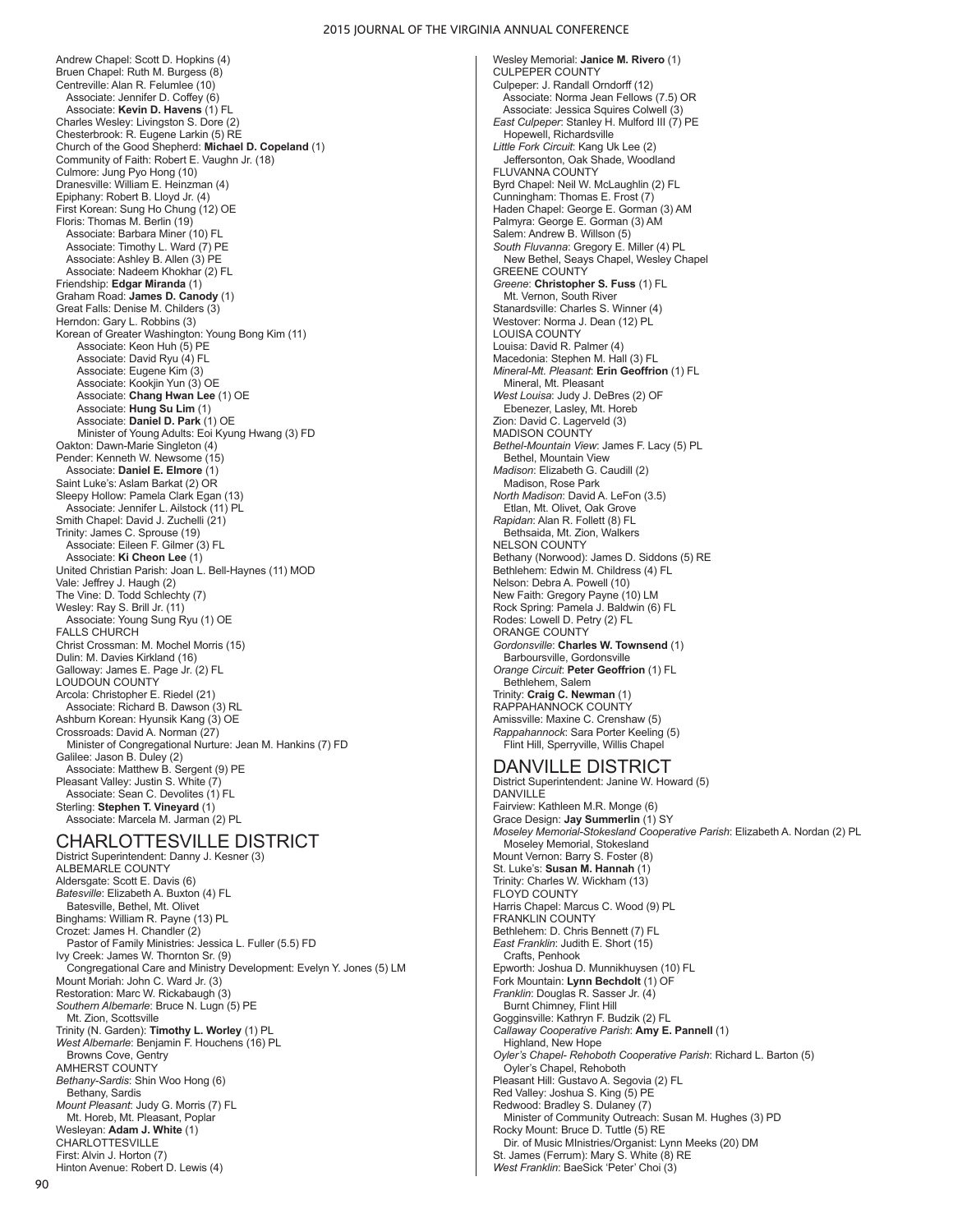Bethany, Maple Grove HENRY COUNTY *Anderson Chapel-Granbery*: Timothy V. Satterfield (2) FL Anderson Chapel, Granbery *Axton*: Anne M. Sisson (8) FL Beckham, Carroll Memorial, Irisburg Bassett Memorial: E. Russell Gresham IV (4) Fieldale: Thomas E. Durrance (6) PE Mount Bethel: **Anthony C. Budzik** (1) FL Pleasant Grove: Ian J. Hackmann (4) PE Ridgeway: James L. Wilson (2) OR Smith Memorial: **Kameron M. Wilds** (1) PE Stanleytown: David A. Westmoreland (2) FL **MARTINSVILLE** Chatham Heights: Marshall L. Banks (5) PL First: Keith E. Ritchie (4) Wesley Memorial: **Timothy W. Gearheart** (1) FL PATRICK COUNTY *East Patrick*: W. Mark Clayton (12) FL Concord, Nettle Ridge Fellowship: Monte Mitchell (4) MOD Meadow: Mark R. Collins (6) PL Mountain View: Terry F. Martin (11) PL *North Patrick*: Sandra L. Wright (6) FL Ross Harbour, Woolwine Providence: Keith L. Vernon (2) FL Salem: John B. Franklin (4) FL Stuart: Thomas B. Shepherd (9) *West Patrick*: Tammy P. Franklin (3) PL Creasey's Chapel, New Hope PITTSYLVANIA COUNTY *Bethel-Cascade*: Amanda Barbour-Johnston (2) SY Bethel, Cascade Brosville: Faith M. Weedling (5) *Calvary-Kerns Mem*.: Ralph K. Hawkins (3) PE Calvary, Kerns Memorial *Concord-Mt. Pleasant Cooperative Parish* : **Tobias Lutz** (1) FL Concord, Mount Pleasant Floral Hills: Winston L. Crichlow (3) RE Harmony: Robert F. Hardy IV (16) FL Hopewell: Timothy J. Barth (2) PL Mount Olivet: Jimmy D. Calhoun (2) OF Oakland: Jon M. Woodburn (3) FL Swansonville: Linwood G. Cook (5) RE Watson Memorial (Chatham): William Mackey-Wisor (2) OE *Wesley Chapel-Rock Springs*: Steven W. Weedling (3) PE Rock Springs, Wesley Chapel *Whitmell-St. John's Cooperative Parish*: **Wayne C. Moore** (1) Saint John's, Whitmell EASTERN SHORE DISTRICT District Superintendent: Alexander B. Joyner (2) ACCOMACK COUNTY *Accomack Cooperative Parish*: **William A. Greer** (1) FL Drummondtown, Metropolitan *Adams-Bloxom Mission Cooperative Parish*: **Gregory L. Duncan** (1) PL Adams, Bloxom Mission *Atlantic-New Church* : **Arum Kim** (1) FL Atlantic, Berea *Belle Haven-Bethel*: Paul Donghwan Oh (2) FL Belle Haven, Bethel Calvary: **Barbara Justis** (1) SY *Cashville*: JoLynn B. Hart (3) FL Andrew Chapel, Leatherbury, Riverview Christ (Chincoteague): Travis L. DeLoach (15) Craddockville: Robert I. Kelly (4) FL Grace (Parksley): Donald A. Jamison (5) *Greenbackville*: Derek E. Tomek (6) FL Signpost, Union *Guilford*: **Hyeon Ho Lee** (1) Guilford, St. Thomas Hallwood: James R. Maddox (4) RE *Horntown*: Barbara A. Cousar (4) FL Deas Chapel, Friendship, St. Mark's Market Street: J. Barton Weakley (2) Melfa: Glenda T. Turlington (5) PL *New Hope*: Barbara L. Parker (3) FL Evergreen, Harborton, Mears Memorial Oak Grove: Robert E. Green (3) RL *Oak Hall*: Donald L. Blagg (6) FL Assawoman, Downings Ocean View: Sallye H. Bowen (11) RE Onley: Charles W. Parks III (16) AM *Painter-Quinby*: Steve B. Doan (2) ROF Donna J. Doan (2) ROF Painter-Garrisons, Smiths Chapel *Pittsville-Pocomoke-Wattsville*: W. Maury Enright (2) RL

Pittsville, Pocomoke, Wattsville Saint John's (Atlantic): Gary C. Miller (29) AM *Sanford-Saxis*: William C. Jefferson (5) PL

Sanford, Saxis Snead Memorial (Wachapreague): James S. Nock (10) PL Swain Memorial (Tangier): John E. Flood Sr. (3) FL Woodberry: Albert L. Crockett (6) RA NORTHAMPTON COUNTY *Cape Charles-Capeville*: Elizabeth A. Lutz (7) Capeville, Trinity *Cheriton*: Janet C. Allen (2) FL Cheriton, Travis Chapel Epworth (Exmore): Mikang Kim (3) PE Franktown: Judith G. Worthington (2) Johnsons: Clarence W. Bowen Jr. (17) RE New Mission: Harold E. White (11) FL

# ELIZABETH RIVER DISTRICT

District Superintendent: M. Wayne Snead (2) CHESAPEAKE Chesapeake Avenue: **Janice P. Commander** (1) Covenant: Franklin T. Jennings (15) Deep Creek: Michael W. Plasters (3) Good Hope: Mark E. Christian (19) Great Bridge: Timothy P. Craig (3) Associate: Amanda S. Webber (2) PE Hickory: Thomas L. Mercer Sr. (27) Indiana: Frances C. Craig (7) PL Jolliff: Waverly C. Smith III (12) FL Assistant to Pastor: James W. Jones (2) LM Assistant to Pastor: James W. Jones (2) Liven<br>Messiah: Ellen W. Comstock (6)<br>Mount Pleasant: Robert M. Pihlcrantz (10) FL Mount Pleasant: Robert M. Pihlcrantz (10) FL New Creation: **C. Randolph Duncan** (1) Associate: Stephanie L. Kimec (3) PE Oak Grove: H. Frank Holley (4) Oaklette: Timothy D. Hazlett (5) Portlock: Robert G. Robinson (10) Saint Paul's: **Sandra Benton Plasters** (1) CURRITUCK COUNTY, NC Knotts Island: Diana L. Johnson (4) PL NORFOLK Aldersgate: Walton C. Forstall II (6) Christ: Derrek P. Koolman (4) Epworth: Luis E. Alderman (2) Fairmount Park: Linda S. Young (5) PL First: Michael A. Eisenman (2) Ghent: **Melody P. Tanner** (1) Ignite: Brandon P. Robbins (2) Larchmont: Scott M. Rimer (9) Associate: Sarah R. Wastella (6) PE McKendree: Michelle D. Louk (11) PE Miles Memorial: John B. Haynes Sr. (6) Norfolk: Sherry L. Daniels (10) Associate: Carolyn J. Graves (5) PL Norview: W. Joseph Shepherd (13) RE Park Place: Stephen B. Wall-Smith (5) OE Saint John's: **Christa M. Springstead** (1) PE *Wesley Mem.-Zion-Grace*: Scott A. Beck (4) PE Wesley Memorial, Zion-Grace PORTSMOUTH Broad Street: **Frederick C. Brockhausen III** (1) FL Centenary: John W. Cole II (2) *Community-St. Mark*: R. Kirk Culpepper (14) FL Community, Saint Mark Cottage Place: Daniel P. Abbott (2) RE Monumental: Joseph J. Cailles (5) Park View: Roderick L. Clayton (2) PL Saint Andrew's: Jae Woo Park (2) OE West End: Lynda D. Moore (4) SUFFOLK Beech Grove: Keith D. Moore (6) Ebenezer: Carl J. LeMon (23) Associate: Brent M. Seusy (10) Virginia Korean: Stephen Kwang-hoon Lee (3) English Pastor: Bonnie J. Whitehurst (2) SY Wesley Chapel: **Brandon T. Nichols** (1) PE VIRGINIA BEACH Baylake: **Clark D. Cundiff** (1) Associate: Deborah S. Clark (9) FL Bethel: Barbara J. St. Jean (2) PL Charity: Robert J. Robertson III (6) Community: H. Leroy Seibert (5) Associate: **Brian T. Boettcher** (1) FL Courthouse Community: J. Randall McMillen (4) Foundry: Patricia A. Riggs (7) Francis Asbury: Edward S. Martin Jr. (7) Haygood: Tammy L. Estep (2) Associate: Patricia S. Money (2) PE Heritage: Alexander Duncan Jr. (2) FL Lynnhaven: Ronald K. Morris (3) Memorial: Larry J. Edmonds (2) Nimmo: **Brandon L. Gilmore** (1) *Princess Anne Plaza-Resurrection*: Angelito G. Samson (16)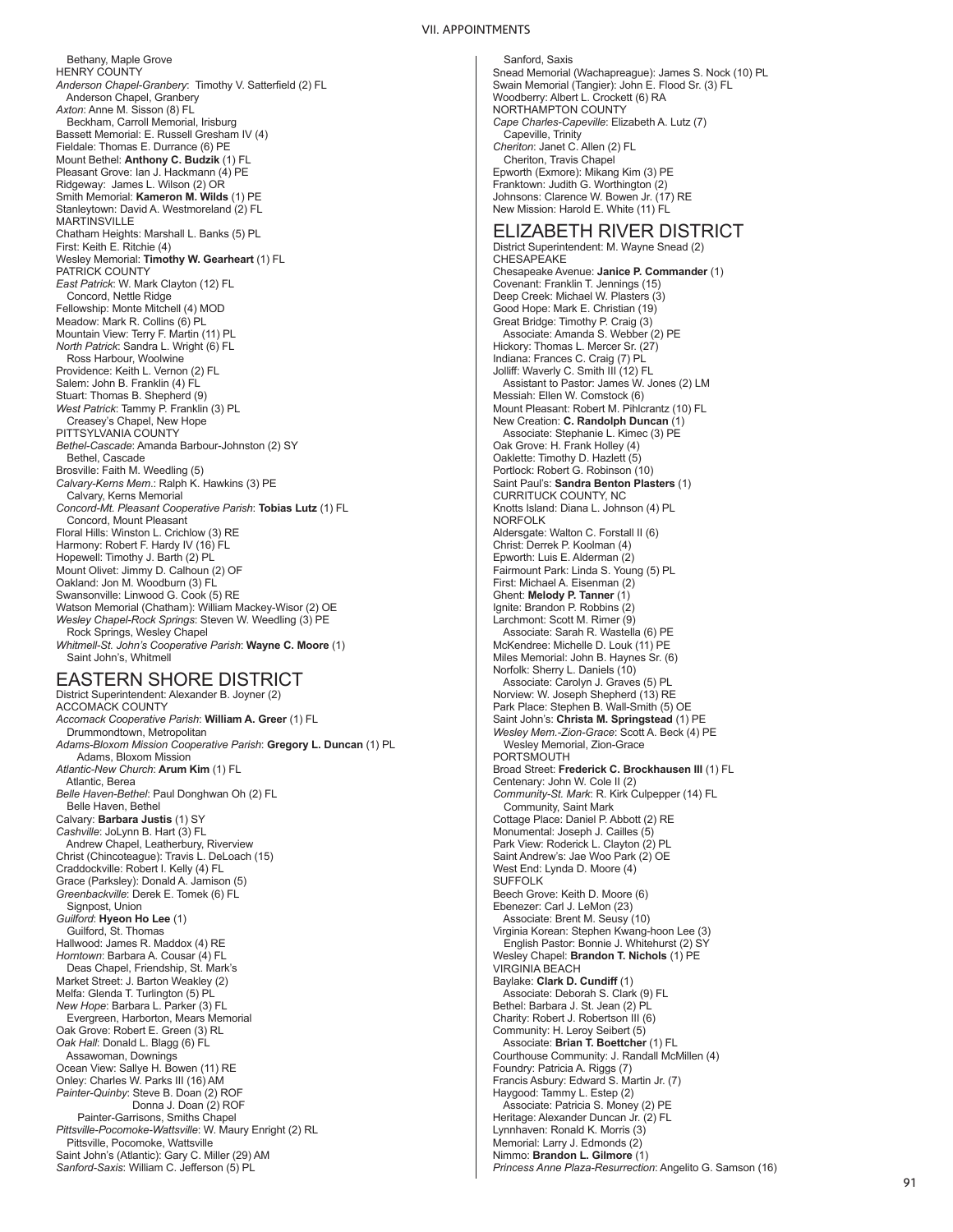Princess Anne Plaza, Resurrection Saint Andrew's: S. Wayne Rickman (3) Saint Luke's: David L. Cunningham (6) Salem: William L. McClung Jr. (3) Sandbridge Community Chapel: Clyde M. DeLoach (4) Scott Memorial: Vickie R. Seibert (5) Tabernacle: Jack E. Davis (20) Thalia: David A. Goodpasture (6) Minister of Senior Adults: Joan B. Averette (8) LM The Gathering: Rachel M. Gilmore (7) Virginia Beach: Ralph W. Rowley (2) Associate: J. Benson McGlone (2) PE

## FARMVILLE DISTRICT

District Superintendent: Robert J. Parks Jr. (5) AMELIA COUNTY Amelia: Dan E. Walker (3) PL Latino Ministry Associate (Trinity): **Raciel Q. Fernandez** (1) PL Tabernacle, Trinity Journey: Michael T. Davis (5) AM *North Amelia*: June C. Carpenter (5) PE Epworth, Jetersville, Salem APPOMATTOX COUNTY Memorial: Russell M. Cheatham (6) *Pamplin*: Herndon P. Jeffreys III (5) Centenary, Evergreen, Pamplin, Piney Rdg. BRUNSWICK COUNTY *Brodnax*: Co-Pastor, Paul A. Beighley (4) RE Co-Pastor: Pamela G. Pickard (2) PL Bethany, Brodnax Lawrenceville: John R. Jones Sr. (4) *North Brunswick*: Benjamin H. Taylor III (3.5) PL Antioch, Lebanon Prospect: Kenneth L. Thrasher (9) FL *South Brunswick*: **Randall S. Williams** (1) FL Olive Branch, Rock *West Brunswick*: Jennifer L. Fletcher (4) PE Bethel, Macedonia BUCKINGHAM COUNTY *Buckingham*: Rebecca L. Trovalli-Cook (2) FL Browns Chapel, Hanes Chapel, Rocky Mt. *Dillwyn*: Billy E. Swan (9) FL Bethel, Salem, White Hall *James River*: **Betty D. Marshall** (1.5) RL Arvonia, Centenary, Glenmore *West Buckingham*: Donald L. Collins (2) RA Mt. Tabor, Trinity, Woodland CHARLOTTE COUNTY *Charlotte*: **Justin A. Hicks** (1) FL Charlotte C.H., Hebron, Lebanon, Mt. Calvary Keysville: Loretta A. Benninghove (4) *Mt. Carmel-Phenix*: Michael W. Teixeira (13) FL Mt. Carmel, Phenix *New Hope-Southall Memorial*: Allan T. Murphy (5) FL New Hope, Southall Memorial CUMBERLAND COUNTY Antioch: Richard L. Meiser Jr. (2) *Cumberland*: **G. Michael Huffman** (1) FL Centenary, Hobsons Chapel, Payne Mem. Oakwood: Giani Manieri (2) PE Thomas Chapel: Richard L. Bucher (10) PL HALIFAX COUNTY Cherry Hill: Patricia L. Neilsen (3) RL *East Halifax*: Kerry L. Halbert (2) OF Clover, Scottsburg *Glenwood*: **Ohhwan 'Freedman' Kim** (1) SY Glenwood, Olive Branch Halifax: **Kenneth T. Decker Jr.** (1) FL Main Street: Edward F. Rigg (10) McCanless Memorial: Joe D. Trickey Jr. (3) PL *McKendree-Asbury*: James F. Brown (2) FL Asbury, McKendree Mount Cana: A. Randolph Holmes (11) FL Mount Laurel: Don R. Pizzeck (14) Shady Grove: **Shayne V. Estes** (1) *South Halifax*: Bonnie G. Pizzeck (5) PL Cedar Grove, Harmony Union: S. Tony Johnson (2.5) SY LUNENBURG COUNTY Kenbridge: Timothy A. Beck (8) *Lunenburg*: C. Alan Layman (4) PE Antioch, Williams Plantersville: Ralph 'Red' L. Moore (12) LM Victoria: Kyungsuk Cho (4) MECKLENBURG COUNTY *Boydton*: Sandra A. McMillen (2) Boydton, Easters Centenary (Chase City): Marsha L. Davis (3) FL Jamieson Memorial: John A. Bright (3) LaCrosse: **Jerry B. Malone** (1) SY

*Lakeland*: Michael G. Day (7) FL Kingswood, Rehoboth *North Mecklenburg*: R. Kent Wise (9) Salem, Shiloh, Zion *Providence-Trinity*: **Jody R. Jessup** (1) OR Providence, Trinity (South Hill) Rehoboth: Ralph 'Red' L. Moore (3) LM Sardis: **Linda K. Betit-Buck** (1) SY South Hill: **Brian D. Siegle** (1) Union Chapel: John E. Conner (3) RE *West Mecklenburg*: Randal L. Baisey (9) PL Ephesus, Fields, Friendship NOTTOWAY COUNTY *Burkeville*: Lisa S. Meyers (2) FL Bethel, Wards Chapel Crenshaw: **H. Celeste Heath** (1) Crewe: Christina M.H. Perkins (2) *East Nottoway*: J. Randall Kiel (2) PE Butterwood, Grace, Rocky Hill *Nottoway*: John B. Covington (20) PL Bethel, St. John's *Nottoway-Lunenburg*: Michael A. Johnson (3) FL Laurel Hill, St. Mark's, Thrifts Chapel PRINCE EDWARD COUNTY Farmville: Michael P. Kendall (3) Min. of Discipleship (w/Youth Emphasis): Lyndsie N.K. Blakely (4) FD Meherrin: Larry A. Lehman (4) PL *Prince Edward*: Nona F. Allen (4) FL Beulah, Mt. Harmony, Mt. Pleasant *Prospect*: George K. Schaefer (3) PL Olive Branch, Prospect, Smyrna

## FREDERICKSBURG DISTRICT

District Superintendent: Theodore Smith (5) CAROLINE COUNTY Bethel: Ellen Heatwole (6) FL *Bowling Green*: **Ralph Harris Jr.** (1) Bowling Green, Shiloh *Caroline*: Mark A. Lawrence (3) PL Mt. Vernon, St. Paul's Hopewell: Lou Woolner (8) PL Rehoboth: **Christopher Watson** (1) FL Wrights Chapel: Charles Tillapaugh (24) ESSEX COUNTY *Essex-King & Queen*: **George M. Warner Sr.** (1) Lebanon, Providence, Trinity Tappahannock Memorial: Carla Stearns (4) FAUQUIER COUNTY *Cedar Run*: J. Stephen Little Jr. (5) FL Trinity, Wesleyan Grace (Hartwood): Brenda Lee Pusso (6) Liberty: Barbara H. Jamieson (3) PL Midland: Barbara H. Jamieson (3) PL Morrisville: Elizabeth S. Glass (2) OE Mount Horeb: Gayle D. Porias (6) Remington: Walter W. Westbrook (4) FREDERICKSBURG Fredericksburg: Brenda J. Biler (3) Associate: Won Gyu Lee (4) Pastor of Congreg. Care: TBS Hillcrest: Justin L. Williams (6) FL KING AND QUEEN COUNTY Mizpah: Betty Jo Sims (10) PL Shepherds: Debra A. Straughter (2) PL KING GEORGE COUNTY Dahlgren: **Thomas G. Lee Sr.** (1) Fletchers Chapel: Michael B. Reaves (4) Trinity: Susan M. Reaves (4) KING WILLIAM COUNTY Epworth: Jonathan B. Baker (4) PL McKendree: Chad T. Beck (2) PL LANCASTER COUNTY Asbury: Jack T. Bailey (2) PL *Bethel-Emmanuel*: Rachel Gordon Plemmons (2) FL Bethel, Emmanuel Irvington: A. Ray Massie (2) PL Kilmarnock: Penny P. Cory (3) White Stone: L. Bryan McClain (8) NORTHUMBERLAND COUNTY Bethany (Reedville): Susan F. Brack (5) Bluff Point: Jack T. Bailey (2) PL Galilee: **Carl L. Perez** (1) Heathsville: Rebecca L. Minor (5) Henderson: Esther N. Agbosu (3) FL Melrose: Janet F. Grissett (6) *Mila-Wicomico*: Donna M. Blythe (8) PL Mila, Wicomico *Northumberland*: Kwon Hong Min (2) PE Afton, Fairfields Rehoboth: Donna M. Blythe (4) PL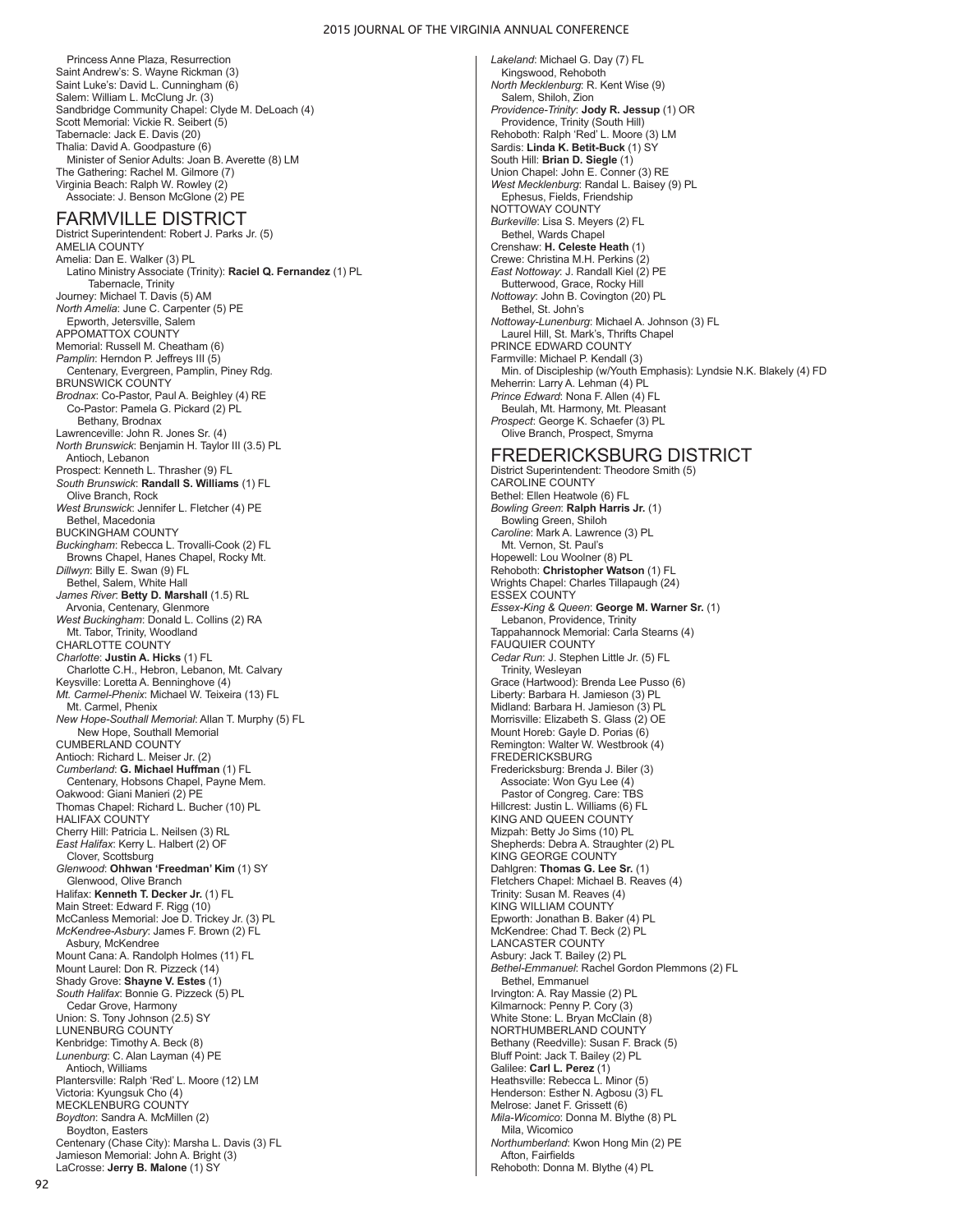RICHMOND COUNTY *Richmond*: **Kenneth E. Hanson** (1) FL Calvary, Hopewell, Oakland Warsaw: Emily A. Moore (3) PE SPOTSYLVANIA COUNTY Eastland: Craig A. Muffley (5) Peace: Bradford L. Phillips (2) *Shady Grove-Olivet*: Hae Rin Lawson (4) Olivet, Shady Grove Tabernacle: **Barry R. Throckmorton** (1) Wilderness Community: Keith D. Boyette (18) Zion: **Kimberly Barker-Brugman** (1) STAFFORD COUNTY Andrew Chapel: **Thomas L. Swingle** (1) SY Antioch: Christopher Fair (11) PL Ebenezer: Mark A. Miller (21) Associate: Mark Montgomery (1) Falmouth: Robin BeMiller (2) PL New Hope: Teresa S. Smith (6) Regester Chapel: Sung Il Yoo (3) Saint Matthias: Patsy B. Tony (4) Salem: Robin BeMiller (2) PL WESTMORELAND COUNTY Andrew Chapel: **Kevin F. Elmore** (1) FL *Carmel-Coles Point*: Reginald G. Rumburg (8) AM Carmel, Coles Point Colonial Beach: Yunho Eo (5) Edgewater: Jon B. Davis (3) SY Ebenezer: Rebecca L. Rumburg (3) Grace (Oak Grove): **Jesse C. Blythe** (1) PL *Montross*: Julie Ann Larch (3) Lebanon, Providence

# HARRISONBURG DISTRICT District Superintendent: Ernest T. 'Tommy' Herndon Jr. (6)

AUGUSTA COUNTY *Annex-Crimora*: **Gayle Thornberry** (1) PE Annex, Crimora Bethany: Bradley A. McMullen (7) *Harriston-Mt. Bethel* : **I. Cameron Carte** (1) PL Harriston, Mt. Bethel Mount Pisgah: John Crawford III (11.5) RE Congregational Care & Visitation: P. Mardy Marston (5) LM Mount Zion (Mt. Solon): Darin M. Buse (2) PL New Hope: E. Thomas Murphy Jr. (2) RE Dir. of Discipleship & Spiritual Formation: A. Alan Tuten (6) LM Min. of Music: Courtney C. Joyner (6) FD Parnassus: Victoria L. Barb (4) PL Sangersville: Gary M. Monroe (5) PL Verona: Robert J. Weeks (5) Weyers Cave: Margaret M. Packard (6) FL HARRISONBURG Asbury: Stephen D. Hay (3) Associate: Robert E. Talbott (7) FL Min. of Music: Laura B. Douglass (16) FD John Wesley: Faith E. Evans (2) PL Otterbein: Adam L. Blagg (2) PE RISE: Amanda Miller Garber (6) PAGE COUNTY Luray: Erich D. Bennett (5) Page: Laura Whittle Stratton (3) PE *Shenandoah*: Stephen R. Creech (19) Christ, Fields *Shenandoah Circuit*: Ellen H. Martin (7) PL Grove Hill, Oak Grove Stanley: Richard P. Grendahl (3) FL ROCKINGHAM COUNTY *Blue Ridge*: Kevin C. Poeckert (4) FL Assistant: **Samuel Plymale** (1) SY Furnace, Hensley, Jolletts, Mt. Pleasant Bridgewater: James M. Tongue (5) Associate: James A. Harris (6) RE Clover Hill: **Edward S. Barnett** (1) Dayton: Steven L. Bird (13) Elkton: David T. Reynolds (24) *Evangelical-St. Paul*: David F. Vaughan (3) Assistant: Sarah Bailey (2) PL Evangelical, St. Paul *Fellowship-Linville-Edom*: Marlene A. Chandler (2) FL Edom, Fellowship, Linville First (Broadway): **Debra C. Cline** (1) *Fulks Run*: Benjamin C. Lalka (2) FL Caplingers, Mt. Carmel, Riverside Grottoes: Brian E. Posey (2) PE Keezletown: T. Joel Robinette (4) *Massanutten*: Richard R. Robertson (3) FL East Point, Mt. Zion, St. Peter's, Trinity McGaheysville: James R. Wingert (3) Mount Clinton: Andrew Peck-McClain (2) OE *Mount Crawford*: Russell L. Heinrich (4) PE

Mt. Crawford, Mt. Sidney Mount Horeb: Isaac E. Harper (11) PL Mount Tabor: Kay Barstow Gentry (2) *Mountain Valley-Cedar Grove*: Valerie W. Ritter (5) Cedar Grove, Mountain Valley Port Republic: James W. Joyner (2) St. James (Pleasant Vly): Carrie L. Talbott (3) FL *Singers Glen*: Edward F. Wilkins (2) Cherry Grove, Donovan Memorial Sunset Dr. (Broadway): H. Donald Hawks Jr. (4) Vision of Hope: David M. Burch (10) SHENANDOAH COUNTY *Christian Newcomer*: Luther Edwin 'Nip' Crites Jr. (7) OE Christian Newcomer, Mt. Hebron *Columbia Furnace-Union Forge*: **W. Glen Early** (1) AM Columbia Furnace, Union Forge *Edinburg*: Robert O. Jones Jr. (4) St. John's, Wesley Chapel *Fort Valley*: Larry Aikens (3) OF Oak Level, White Chapel Manor Memorial (New Market): R. Bruce Johnson (6) *Mount Jackson*: Michael A. Dettmer (5) PE Mt. Jackson, Quicksburg *Mt. Olive-Shiloh*: Kathleen W. Haynes (2) Mt. Olive, Shiloh *Mount Pleasant* : **F. Darlene Wilkins** (1) FL Assistant: **Lisa Coffelt** (1) SY Hawkinstown, Mt. Clifton, Mt. Hermon, Otterbein Chapel *Shenandoah Valley*: **Alvin West** (1) SY Mt. Zion (Strasburg), Mt. Zion (Woodstock) Strasburg: John B. Haynes Jr. (2) Toms Brook: *Stanley A. Thompson* (1) Woodstock: Robert N. Hoskins Jr. (3)

## JAMES RIVER DISTRICT

District Superintendent: Robin L. Colwell (3) BRUNSWICK COUNTY *Brunswick*: Ruth A. Collins-Dinger (4) RL Edgerton, Pelhams, Pleasant Grove *Philadelphia*: **R. Shaun Smith** (1) FL Ebenezer, Matthews Chapel, Philadelphia CHESTERFIELD COUNTY Bermuda Hundred: Elizabeth S. Anderson (4) Bethia: James H. Carey Jr. (18) Associate: R. Jason Elmore (8) PL Centenary: Pennie M. Foy (3) PL Chester: Sylvia S. Meadows (3) Associate: **Patrick S. Pillow** (1) FL Ettrick: Bobby H. Lamb (6) RA Hopewell: Mark D. Richardson (2) Ivey Memorial: **James M. Smith** (1) Matoaca: Richard S. Gordon (5) Trinity: Teresa M. Keezel (5) Wesley Chapel: Michelle E. Lindsey (6) Woods: Joseph T. Carson III (6) COLONIAL HEIGHTS Highland: Dorothy McNeer O'Quinn (4) Associate: Michael Tolbert (5) FL Wesley: L. Raymond McGarr (3) DINWIDDIE COUNTY Carson: Joseph E. Hammond Jr. (6) AM Crawford: Thomas F. Lester (12) PL Kenwood: Mary K. Dadisman (3) PE Lebanon: **Steven E. McMillion** (1) *McKenney*: Karen Workman (9) FL Asbury, Rocky Run Ocran: R. Lawrence House (7) *South Dinwiddie Hope*: **S. Ray Watson** (1) PL Mansons, Mount Olivet *Twin Grove*: Andrew Ware (2) FL Oak Grove, Smiths Grove *West Dinwiddie*: James G. O'Quinn (3) Corinth, Trinity, White Oak EMPORIA Main Street: A. Bruce Carper (4) Monumental: Gerald L. Wicker (6) PE GREENSVILLE COUNTY Centenary (Jarratt): Richard C. Franklin Jr. (1) PL *Greensville*: Joellen M. Simmons (3) FL Independence, Mt. Pleasant **HOPEWELL** First: J. Christopher Andress (2) Wesley: Steven Vornov (3) **PETERSBURG** *Petersburg Cooperative Parish*: Gretchen O.S. Nelson (3) Saint Mark's, Washington Street Trinity: Gerald M. Miller (10) RE PRINCE GEORGE COUNTY Blandford: Jacob H. Sahms (8) *Garys-Salem*: **Michael Baugham** (1) FL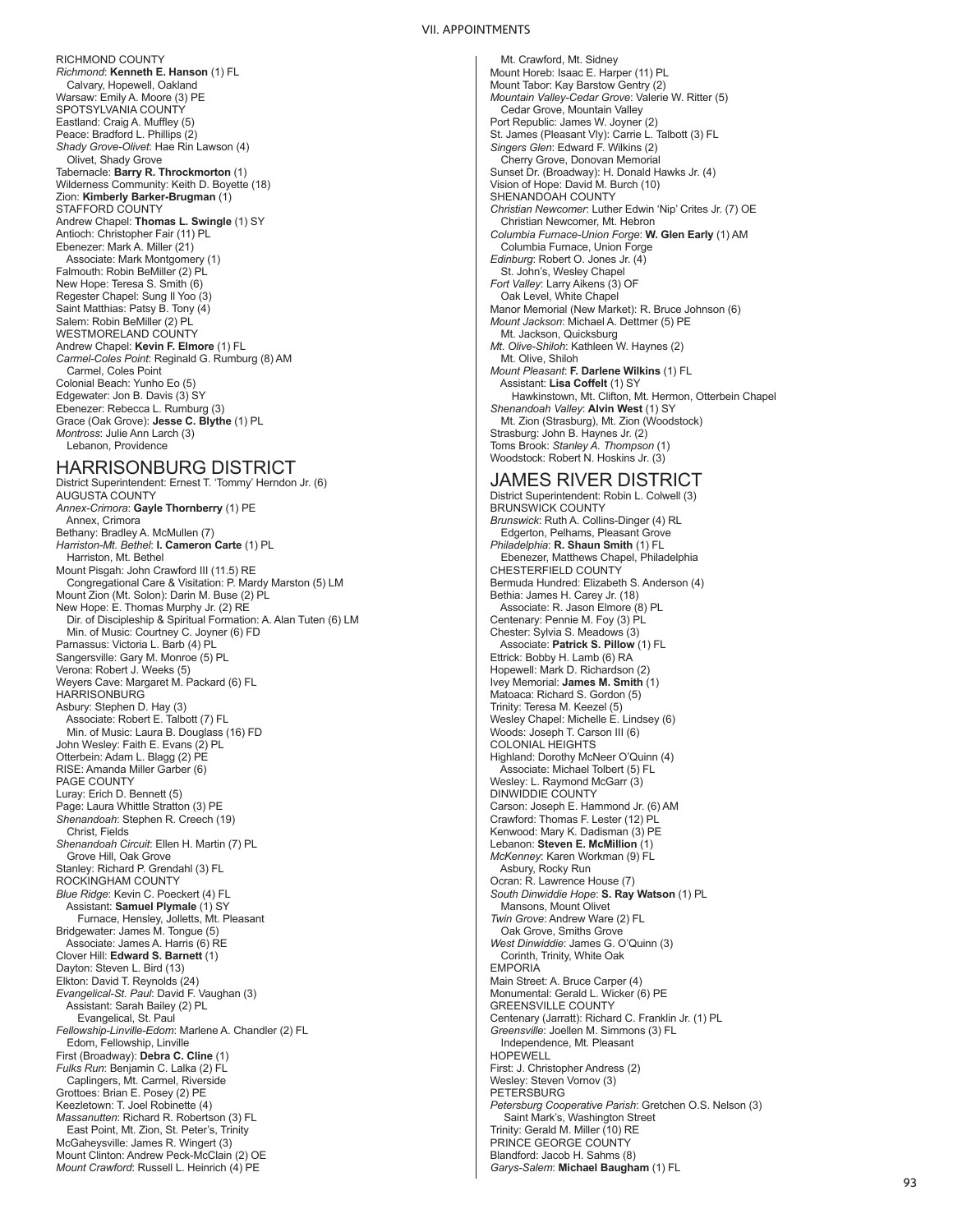Garys, Salem *Prince George*: Gilbert M. Elder (3) FL Newville, Salem Sycamore: DeWayne A. Duncan (3) Trinity (Disputanta): Stephen P. King (2) SOUTHAMPTON COUNTY *Boykins*: **Heewon Cho** (1) OE Boykins, Branchville, Persons *Capron*: Nancy A. Palmer (3) FL Associate: **David Everett** (1) SY Capron, Drewryville, Joyner, Vincents Grv Courtland: Andrew H. Book (2) High Street: **Nathan A. Decker** (1) *Newsoms*: Darwin G. Edwards (9) PE Barnes, Newsoms *Trinity Circuit*: Rita A. Kanten (6) FL Grace Memorial, Sebrell SUFFOLK Magnolia: Michael W. Harrington (2) FL Main Street: Myrtle F. Hatcher (5) Oxford: **Glenn Riggs** (1) PL Providence: Garland K. Hines (6) RE Somerton: **James Bowers** (1) OF Whaleyville: John E. Meservey (3) PL SUSSEX COUNTY Fort Grove: **Alexander Davis** (1) SY *Rocky Hock-Ivor*: Clifton D. Fritzinger (6) PL Ivor, Rocky Hock Concord: Brian J. Simmons (3) PE Lebanon: Donna B. Smith (1) PL Sharon: **James H. Harrison Jr.** (1) PL Wakefield: Curtis Dearman Lucy (3) FL Waverly: **Steven C. Snodgrass** (1) PL SURRY COUNTY Claremont: **Mary Alice Colwell** (1) PL *Surry*: Raymond G. Rowland (26) Carsley, Dendron, Oak Grove, Surry

# LYNCHBURG DISTRICT

District Superintendent: Larry E. Davies (8) AMHERST COUNTY Amelon: Lawrence A. Erbin (2) Emmanuel: Nancy Coleman Johnson (3) FL Monroe: George S. Riggins III (9) Mt. Tabor-Smyrna: Joyce Austin (8) LM Mt. Tabor, Smyrna St. James-Beulah Retreat Center: Norma J. Dean (1) PL APPOMATTOX COUNTY Appomattox Circuit: Larry F. Mann (5) AM Mt. Comfort, Trinity Bethel: Janet C. Burton (4) SY BEDFORD Main Street: Richard H. Ecklund (2) BEDFORD COUNTY Bedford Springs: William Turner Burleigh (8) FL Forest, Marsh Memorial Bellevue: H.O. 'Tom' Thomas Jr. (9) Bethany, Oakland Bethesda: Susan W. Keen (5) PL Bethlehem (Moneta): David W. Lord (9) Minister to Children and Youth: Heather L. Wray (1) PD Big Island-Cove: Big Island: TBS Cove: Lisa S. Dibble (1) SY Center Point-Salem: William R. Clark (4) PL Center Point, Salem Ebenezer-Otterville: Mark A. Wilkerson (11) LM Ebenezer, Otterville Epworth (Thaxton): Jeane D. Dunkum (3) Kelly Circuit: Kelvin A. Edwards (4) PL Hales Ford, New Hope Mt. Zion: Mark W. Tucker (2) PL Lebanon: Steven D. Parker (6) RA Mountain View: Steven L. Propst (7) Otter: Jerry O. Viemeister (4) PL Ephesus, Nicopolis Patmos: Riley R. Smith Jr. (5) RE Peaksview: Joshua E. Dalton (1) SY Hickory Grove, Mt. Olivet, Wilsons Shiloh: Charles E. Johnson (4) PL Emmaus-Union: Edward F. Sheehan (3) FL Emmaus, Union CAMPBELL COUNTY Bethany: Jennifer V. Moore (1) FL Bethlehem (Concord): Daniel R. Dibble (6) PL Brookneal: Robert W. Ford (1) Calvary: Michael W. Miller (7) PL Indian Hill: James D. Stevens (2) OF Lane Memorial: Daniel A. Wray (1) Long Mountain: Kevin M. Holt (2) OF

Earlys Chapel, Mt. Olivet, Mt. Zion Mead Memorial: Jack S. Turner (2) FL Mount Hermon: Dawn Compton (1) OD New Bethel: James D. Stevens (1) OF New Hope-Sharon: Richard A. Daily (1) RE New Hope, Sharon Providence-Whites: George Jack Davis (2) FL Providence, Whites Rustburg: Sung Woon Yoo (4) PE Salem: Charles E. Schooler (18) FL Timberlake: M. Lynne Alley-Grant (3) Twin Lakes: Byung-Chul Sung (2) OE Huddleston, Leesville, Mt. Horeb Wesleybury: William A. Smith (4) SY West Campbell: Marcia K. Huntsman (1) PE Evington, Lambs **LYNCHBURG** Boonsboro: Ronald A. Litten (5) Centenary: R. Douglas Gunsalus (2) Chestnut Hill: Becky J. Cloud (7) Christ's View: Phillip C. Showers (9) FL Christ's Community Fellowhsip, Fairview Court Street: Mark A. Tinsley (1) SY Forest Road: Ray A. Buchanan (2) Fort Hill: Elizabeth W. Ecklund (3) Minister of Music and Congregational Care: Janet D. Hawkins (16) FD Heritage: William B. Montgomery (5) Associate: Megan J. Saucier (5) Jackson Street: Reason A. Chandler (3) FL Peakland: John N. Vest (3) Minister of Youth and Education: Jason C. Stanley (4) FD Tyreeanna-Salem: James W. Martin (16) RL Salem, Tyreeanna PITTSYLVANIA COUNTY Anderson Memorial (Gretna): Sharon L. Forbes (2) Fowler Memorial: Floyd A. Archie (2) SY Bethany-Ebenezer, Mt. Airy Hurt: Robert J. Thorne (4) RA Mount Airy: Kyle Uselton (1) SY Providence, Republican Grove, St. Andrew New Bethel-Motley: Harold E. Thornton (1) RE Motley, New Bethel Payneton-Siloam: M. Stephen Morris (1) SY Payneton, Siloam Smith Mountain: Mt. Zion: Thomas W. Motley (1) SY New Ridgeway: Ricky R. Scott (1) SY Zion: David P. Edinger (1) FL

## RICHMOND DISTRICT

District Superintendent: Peter M. Moon (1) CHESTERFIELD COUNTY Asbury Memorial: Benjamin E. Horrocks (4) Beulah: Keith A. Mottley (6) Associate: William J. Waller (4) PE Bon Air: N. Burton Brooks Jr. (1) Associate: Jennifer L. Day (2) Brandermill: John G. Briggs Jr. (1) RA Associate: Edward Kross (4) MOD Mount Pisgah: Robert E. Cooper (4) Associate: Anita E. Mays (3) PE New Life: Michael T. Maxwell (8) Providence: Derrick Parson (1) Saint Luke's: Lisa K. Sykes (5) Saint Mark's: Francis T. Cooper (1) Associate: E. Joseph T. Varner (2) PE Sherbourne: Pamela H. Culler (10) PL Woodlake: Gordon K. Pruitt (1) Associate: Paul S. Baker (4) Associate: Erin M. Reibel (7) PL GOOCHLAND COUNTY Bethel: John R. Hall Sr. (18.5) AM Corinth: Robert L. Jennings (1) PL St. Matthew's: Christopher M. Bennett (1) HANOVER COUNTY Duncan Memorial: Timothy R. Gerde (1) Associate: TBS Dunns Chapel: William R. Freeman (4) RE Enon: ReNe'e R. Teague (2) Forest Grove: Linda E.F. Crabbs (3) PE Kenwood: Daniel Kim (1) PE Lebanon: R. Spencer Broce (11) Mechanicsville: Kerry D. Boggs (16) Mount Hermon: Keith A. Lauer (7) PL New Song: Chad M. Herndon (8) Associate: Mark A. Roscoe (2) PL Prospect: Mark A. Roscoe (1) PL Saint Peter's: Debra Ruth Lucas (7) Shady Grove: John J. Kelchner Jr. (6)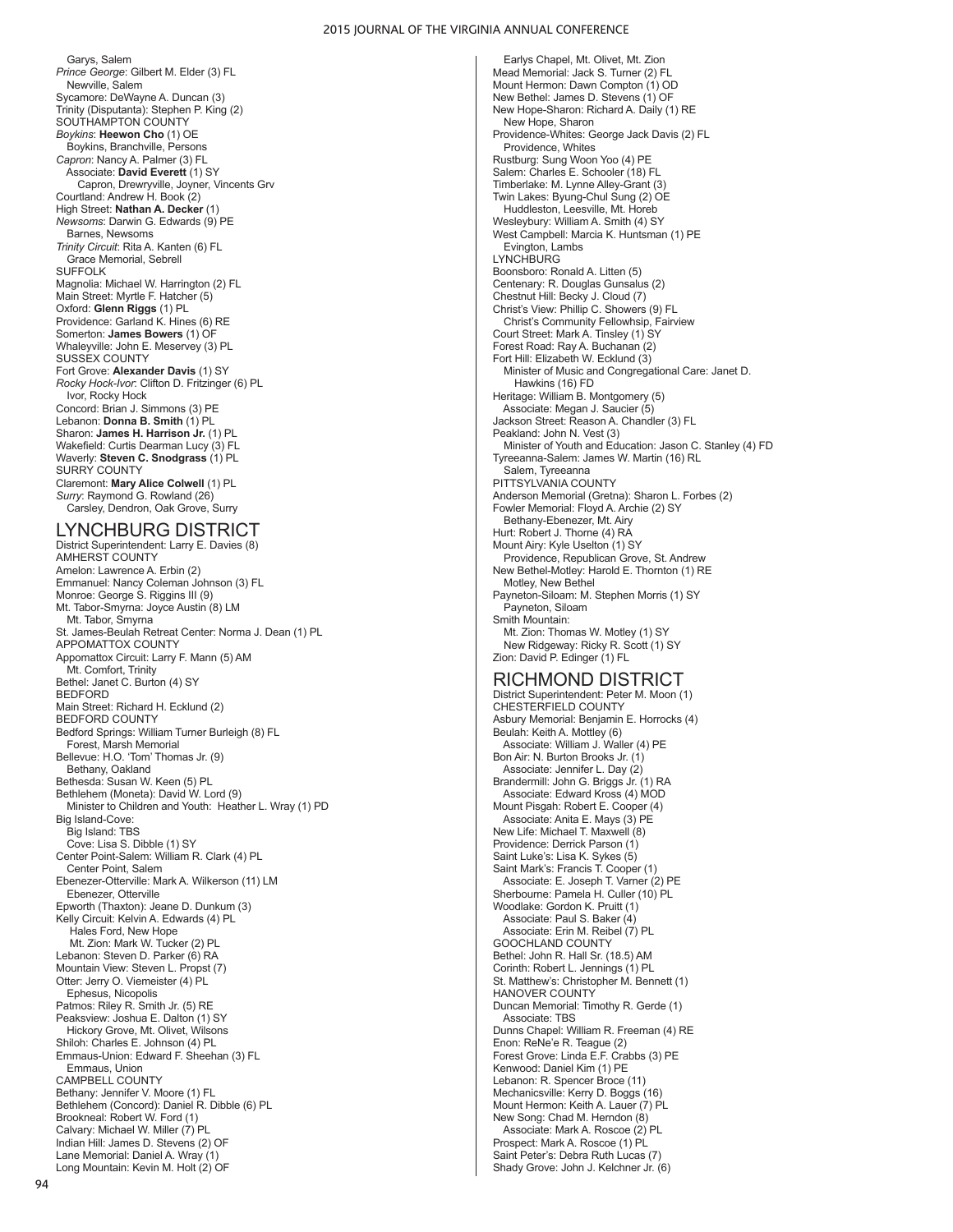#### VII. APPOINTMENTS

Associate: Sandra Bottoms (1) Min. of Discipleship: Cynthia A. Lee (11) FD Shiloh: Sarah G. Sealand (2) West Hanover: Claudia H. Stallings (13) Beaverdam, Rouzies Chapel HENRICO COUNTY Brookland: Lynne B. Caldwell (8) OE Chamberlayne Heights: Linda Driver Ray (2) Christ: Karen B. Hittel (2) Corinth: W. Joseph Winfree (3) Discovery: James E. Lavender Jr. (33) East Henrico Cooperative Parish: Lorena E. Beach (3) FL Bishop Memorial, Fairmount Good Shepherd: Steven J. Summers (3) Associate: Lisa M. McGehee (6) FD Greenwood-Laurel Park: Barbara D. Lewis (4) PE Greenwood, Laurel Park Highland Springs: Douglas E. Crockett (5) OE Lakeside: Rita A. Callis (5) Laurel Hill: Norman L. Ramsey III (5) River Road: Darcy G. Johnson (1) Saint Andrew's: Amy Beth Hougland (4) Shady Grove: David L. Adkins (11) Associate: Anne B. 'Beanie' Kelley (1) FL Skipwith: Teresa K. McRoberts (2) Trinity: Larry E. Lenow (3) Associate: M. Thomas Lott (4) PE Minister of Discipleship: Judith Clegg Oguich (16) FD Welborne: F. Elizabeth Givens (4) Willis: Mark V. Rooks (6) Worship and Praise: Timothy J. Kirven (5) FL LOUISA COUNTY Gum Spring: Lauren E. Lobenhofer (2) NEW KENT COUNTY Providence: William H. John Jr. (2) POWHATAN COUNTY Powhatan: John T. Hemming (4) Min. of Discipleship: Kiok Chang Cho (1) FD RICHMOND Asbury (Church Hill): Marilyn A. Heckstall (11) Belmont: Larry J. Cochran (5) Associate: Julio Serrano-Perez (3) PL Boulevard: Rachel G. May (4) Calvary: Timothy M. Farabaugh (1) Centenary: Matthew D. Bates Jr. (5) Central: Thomas W. Sweat (8) Emmaus at Stratford Hills: Chul Ki Kim (3) Ginter Park: Dennis Lipke (4) RE Huguenot: Peter R. Falbo (4) OR Ramsey Memorial: Deborah Ann Koontz (3) Associate: Norma E. Aguilar (9) PL Reveille: J. Douglas Forrester (2) Associate: Katherine B. Anthony (4) Associate: Stephen A. Coleman (6) FL Dir. of Adult Discipleship: Kelley Lane (2) PD Dir. of Youth Ministries: Amy L. Crisp (2) PD Walmsley Boulevard: Denise B. Watkins (3) FL Wesley Memorial: Rodney M. Hunter (30) RE Westhampton: Christina Haga Turner (7) Westover Hills: Donna C. Holder (6)

## ROANOKE DISTRICT

District Superintendent: Kathleen Overby Webster (3) BEDFORD COUNTY Mays Memorial: Stephen T. Claris (2.5) SY Parrish Chapel: Troy M. White (12) RL Three Oaks Fellowship: Marianne M. Bird (1) RE BOTETOURT COUNTY Andrew Chapel: Morris A. Bennett (9.5) RE Buchanan: W. Douglas Mitchell (3.5) FL Lithia, Trinity Eagle Rock: W. Raysor Sandifer (13) PL Bethel, Eagle Rock, Glen Wilton, Shiloh Ebenezer: John Preer (5) OR Fincastle: Jae-Haeng Choi (2) OE Saint Mark's: Robert D. Lough (3) CRAIG COUNTY Foothills: Rodney Longmire (2) SY Hebron, Mt. Pleasant, Pierce Chapel New Castle: Willie B. Guill Jr. (3) Bethel, New Castle FLOYD COUNTY Floyd Parish: Darren E. Landon (8) FL Copper Hill, Havens Chpl, Huffville, Stonewall FRANKLIN COUNTY Boones Mill: Warren R. Carswell (2) Mount Olivet: Connie Ray Lee Sr. (33) RL GILES COUNTY Newport-Mt. Olivet: Morris V. Fleischer (8) FL Pembroke: Laney S. Spigener Jr. (1)

First, Mt. Lebanon MONTGOMERY COUNTY Asbury (Christiansbg): J. Robert Berghuis (1) Belview: Bobbie Jo Henley (4) Blacksburg: Joseph D. Carson (2) Associate: Christina R. McLain (5) Associate: Darryl W. McCallum (3) FL Associate: Kelly A. Shushok (3) PL Min. of Music: Leigh Anne Taylor (15) FD Calvary (Christiansbg): Sebert W. Rorrer (14) RE Crockett Springs: Milton E. Marks (1) RE Fieldstone: Jonathan J. Page (2) Goodwin Memorial: Joseph Gregory Kropff (1) SY Halls: Brenda Sternfeld (2) PL Lafayette: L. Wayne Carter (2) RE Mt. Elbert: Bobbie Jo Henley (2) Mt. Tabor: Kenneth D. Farrar (6) PL Park: Patricia A. Jones (2) RE Prices Fork: Michael Hill (2) SY Saint Paul (Christiansbg): Moonsup Paul Song (1) Trinity (Christiansbg): Russell Shepherd (4) PL Wesley Memorial: Charles W. DeHart (2) RL White Memorial: Herbert C. Williams Jr. (8) ROANOKE Fairview: Donald W. Baldwin (7) FL Grace: E. Eugene Jones (11) RE Greene Memorial: Gary E. Heaton (3) Huntington Court: Jeffrey D. Wilson (6) Raleigh Court: Seungsoo Jun (1) Saint Paul: Carroll C. Carter (5) South Roanoke: L. Stanley Wright Jr. (7) Southview: David V. Ford (2) Trinity: William C. Logan (12) RE West End: Jeffry K. Yoo-Hess (1) PL Windsor Hills: Douglas B. Paysour (1) Woodlawn: John B. Snyder (2) ROANOKE COUNTY Bonsack: Timothy F. Tate (8) Youth Minister: Timothy Craft (3) PD Catawba Circuit: Melanie D. Franklin (8) PL Catawba, McDonalds Mill, Shiloh Cave Spring: Denise P. Bates (1) Associate: Joanna M. Paysour (4) Lawrence Memorial: Terry A. Ross (5.5) PL Locust Grove: Benjamin F. Lockhart Jr. (7) PL Mount Pleasant: Robert G. Stutes (3) OE Northview: Joseph H. Klotz Jr. (5) Rockingham Ct: Seung Hae Yoo-Hess (1) PE Thrasher Memorial: Walter B. Failes Jr. (5) Associate: Jaeyong Song (3) PE SALEM Calvary (Salem): Jason L. Bryant (1) FL Central: Bryan K. Buckles (1) First: Bass M. Mitchell (1) Associate: Jeffrey L. Dorsey (19)

## STAUNTON DISTRICT

District Superintendent: David J. Rochford III (3) ALLEGHANY COUNTY Alleghany: Shannon Cox (3) SY Callaghan: James R. Rodden (7) Fletcher Chapel, Hoke Chapel Epworth: Nathan R. Colwell (1) FL Iron Gate: William D. Bearden (1) FL Iron Gate, Longdale, Walton Mem. Mountain Valley: Howard Ray Tucker (1) RL Associate: Christina Bowen (2) SY Mt. Pleasant-.S. Covington: Charles H. Cole Jr. (5) PE Mt. Pleasant, South Covington Potts Valley: David C. Brown (14) FL Humphrey's, Persinger Mem., Pinnell AUGUSTA COUNTY Bethlehem-Jollivue: Janet C. Knott (5) AM Bethlehem, Jollivue Calvary: Charles F. Reynolds (1) Associate: Nancy M. Vaughan (2) FL Churchville Cooperative Parish: Lester W. Kennedy (1) FL Glossbrenner, Saint James Fishersville: Charles F. Bates (1) Associate: Ryan Oswald (5) FL Greenville: Kevin W. Haynes (12) Lyndhurst-Oak Hill: Michael W. Pettry (5) FL Lyndhurst, Oak Hill McKinley: Donald L. Long (16) RE Mint Spring: Terry L. Clark (7) Rankin: Charles E. Carroll (8) ROM Associate: Don Duty (1) SY St. Paul's-Goshen: Mary Pysell (2) SY Goshen, St. Paul's (Craigsville) Shenandoah: Reginald A. Early (1) RL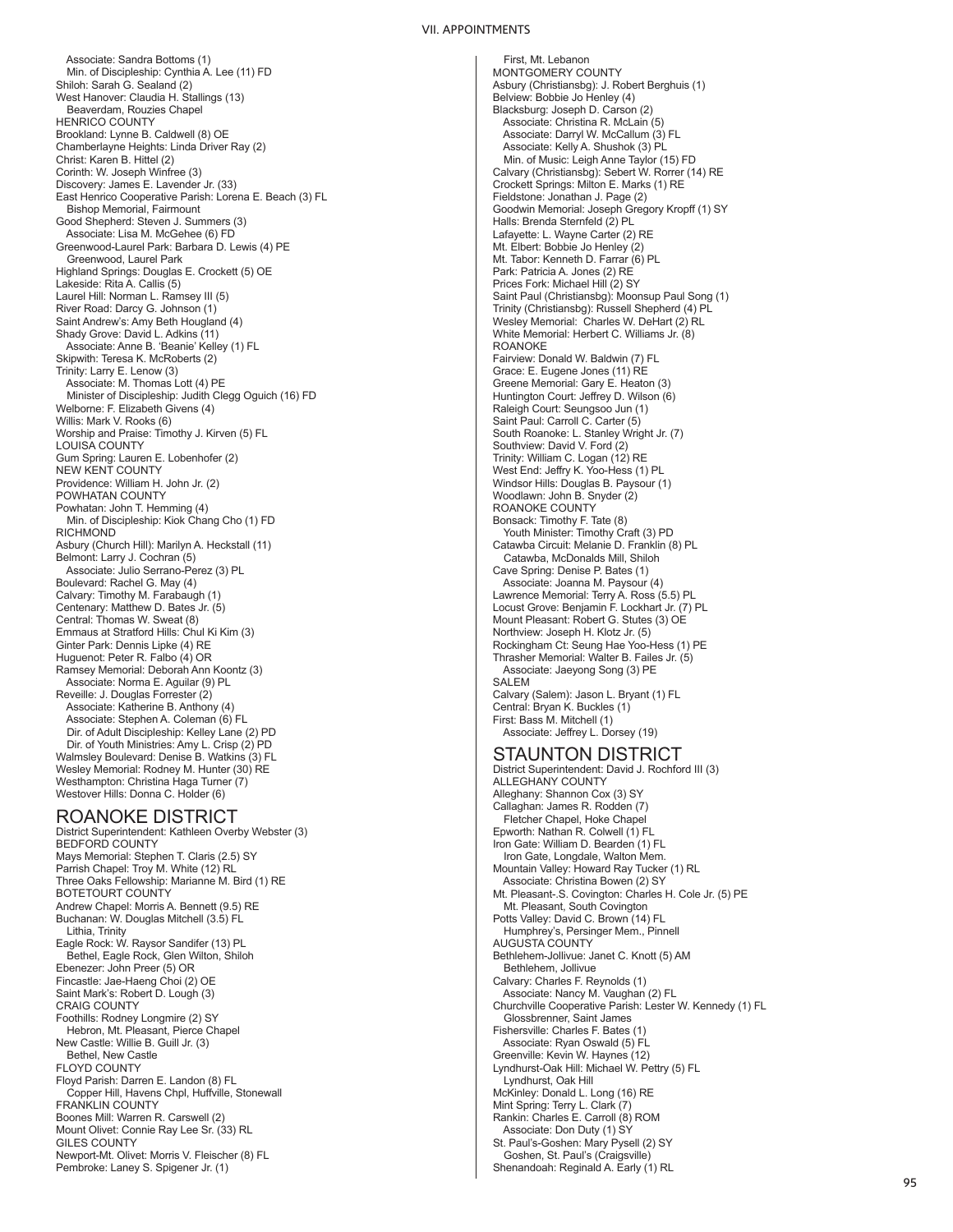Asbury, Community, Lawson, Randolph Street Sherando: Sarah Payne (2) PL Stonewall-West View: David Coffey (1) SY Stonewall, West View West Augusta: W. Robert Nash (3) SY BATH COUNTY Bath: Lorrie Aikens (4) FL Burnsville, Eden, Starr-Bolar, Va. Chapel Hot Springs: Vivian M. Utz (2) FL Ashwood, Emory BOTETOURT COUNTY Mount Olivet: Doris T. Hedrick (4) PL BUENA VISTA Saint John's: Sonja Flye Oliver (1) FL People United in Christ: Danta Thompson (2) SY CLIFTON FORGE Central: J. Lynn Wright (2) FL **COVINGTON** Christ: Christina R. Bowen (1) SY Granbery Memorial: Russell T. Urban (1) Mt. Carmel: Douglas E. Hollenbeck (14) FL Parrish Court: Deborah D. Washer (3) FL HIGHLAND COUNTY Blue Grass: W. Andre Crummett (16) FL Blue Grass, Hightown McDowell: David R. Boger (15) RE Doe Hill, McDowell, McKendree, Totten Monterey: Bobbi Jo Gardner (2) SY Asbury, Green Hill, Monterey LEXINGTON Trinity: Norman Tippens (6) ROCKBRIDGE COUNTY Collierstown: James A. Bollinger (3.5) FL Collierstown, Mt. Horeb Ebenezer-Marvin: R. Michael Long (2) SY Ebenezer, Marvin Fairfield: Elizabeth von Trapp Walker (4) Emory, Fairfield Rockbridge: Lucy Jackson Hughes (2) RL Beth Horon, Elliott's Hill, Mt. Zion **STAUNTON** Central: Won Un (3) Cherryvale: Clayton W. Payne (2) FL Christ: Sarah D. Locke (2) PE Marquis Memorial: Robert W. Sharp (6) Saint John's: Taylor C. Mertins (3) PE Saint Paul's: T. Bryson Smith (2) Staunton-Grottoes: John Benson (3) SY Augusta Street, Mt. Moriah, Mt. Tabor WAYNESBORO Basic: Donald Gibson (12) PE Glovier Memorial: Ryan M. Schaeffer (2) PE Main Street: W. Clay Knick (2) Certified Lay Minister: Harold E. Baldwin Jr. (11) LM Pleasant View: Eric Strother (3) SY St. Mark's-Wayne Hills: Mi Sook Ahn (1) PL St Mark's, Wayne Hills

## WINCHESTER DISTRICT

District Superintendent: Lawrence R. Thompson Jr. (6) CLARKE COUNTY Boyce-White Post-Millwood: Geraldine R. Burkholder (1) PL Boyce, Millwood, White Post Crums: Thomas R. Barnard (1) Duncan Mem. (Berryville): J. Jeffrey Butcher (2) Marvin Chapel: Kenneth K. Patrick (13) RE Paris Mountain: Karen D. M. Adams (11) PL Mt. Carmel, Providence Chapel FAUQUIER COUNTY Cool Spring: Janet L. Martin (7) RL Linden-Markham: Terry L. Hendricks (1) FL Linden, Markham Marshall-Middleburg: Leah A. DeLong (2) Marshall, Middleburg Rectortown: Thomas W. Crosby (1) St. Mark's: Herbert E. Drake (1) SY FREDERICK COUNTY Brucetown: Yun Chol Kim (5) PE Burnt Factory: C. Steven Melester (10) AM Cedar Grove: Penny L. Matheson (1) FL Little Mountain, Mt. Pleasant, Pleasant Vly. Emmanuel: Barry L. Burkholder (1) Fairview-Refuge: John E. Lock (10) Fairview, Refuge Francis Asbury: Anthony A. Wadsworth (3) RE Chestnut Grove, Howard Chapel Gainesboro: Saundra A. Nottingham (3) RE Grace (Middletown): Thomas H. Keithley (6) Greenwood-Montague Avenue: Andy L. Brock (3) PE Greenwood, Montague Avenue

Kernstown: Aaron W. Fitch (2) Macedonia: Michel Q. Mayton (2) North Frederick: Thomas W. Reynolds (3) FL Rest, White Hall Old Bethel-Welltown Cooperative Parish: Carl M. Chapman (1) FL Old Bethel, Welltown Pleasant View: Haley E. Mills (2) FL Mt. Pleasant-Lamps, Mountain View Redland: Melissa D. Porter-Miller (3) Relief-Hites: J. Richard McDowell (2) Hites Chapel, Relief Round Hill: Penny L. Wilson Jr. (3) Shockeysville: TBS Stephens City: Robert W. Gochenour (2) Wesley Chapel-Pine Grove: Philip H. Brumback (2) PL Pine Grove, Wesley Chapel LOUDOUN COUNTY Bethany (Purcellville): Michael D. Finn-McKenzie (4) Evergreen: F.W. Giessler II (17) Harmony (Hamilton): David R. Drinkard (1) Leesburg: James N. Wishmyer (9) Minister of Administration: Wayne R. Reynolds (8) LM Loudoun: J. Robert Schoeman (5) PE Aldie, Unison, Upperville Lovettsville: Eugenie Finn-McKenzie (4) Bethel, Mt. Pleasant Mt. Olivet: Lee J. Crosby (8) FL Mt. Zion (Leesburg): Melbourne H. Bailey (7) RE Purcellville Circuit: Alphonso L. Irving (9) FL Austin Grv, Grace Annex, Powells Grv Rehoboth: Eunji Kim (1) SY Round Hill: Jeffrey A. Witt (15) Short Hill: Marcellus H. Jagoe IV (1) PL Ebenezer, Hillsboro West Loudoun: Wesley S. Corber (5) PL Bluemont, Roszell Chapel Willisville-Hamilton Cooperative Parish: Wilhelmina Sumpter (1) Mt. Zion (Hamilton), Willisville Chapel WARREN COUNTY Bethel: Ralph H. Crabill (1) RE Front Royal: Alan T. Combs (1) Howellsville: Francis P. Bertrand (4) PL John Wesley: Mary L. Marshall (3) RL Reliance-Ridings Chapel: Linda H. Lowe (2) Reliance, Ridings Chapel Riverton: C. Marc Roberson (2) Warren: Sherry L. Waddell (3) FL Asbury, Bennetts Chapel, Limeton **WINCHESTER** Amor y Paz-Mt. Olive Cooperative Parish: Victor R. Gomez (5) Amor y Paz, Mt. Olive Braddock Street: G. Kirk Nave (4) Associate: J. Adam Sowder (3) Min. of Serve Min.: Joanna S. Dietz (2) FD First: William M. White (7) John Mann: Laetitia Schoeman (1) PL Market Street: Eric C. Song (3) Wesley: R. Douglas Geeting (2)

## YORK RIVER DISTRICT

District Superintendent: Seonyoung Kim (2) CHARLES CITY COUNTY Memorial: Steven D. Barbery (1) PE GLOUCESTER COUNTY Bellamy: Kenneth Stephen Waclo (7) Bethany (Gloucester Pt.): Deborah T. Marion (3) Bethlehem: Carol I. Bookwalter (3.5) RE Gloucester-Mathews: Paul F. Gillespie (2) FL Locust Grove, Mt. Zion New Hope: Chong Ho Yang (1) Salem-Olive Branch: Rita L. Staul (13) Olive Branch, Salem Singleton: Calvin J. Griffin (6.5) Susanna Wesley: J. Garrett Livermon (7) HAMPTON Bethany: Suzanne D. Gibson (1) East Hampton: Edward H. Merry (12) PL First (Fox Hill): Brian K. Sixbey (6) First (Hampton): Candace L. Martin (1) Fox Hill Central: Eric J. Vaudt (2) PE Kecoughtan: Jennifer A. Mercer (2) FL Aldersgate, Central Phoebus: Robert E. Rough (5) PL Saint James: Dwight A. Hughes (6) Saint Mark's: Gay Brown Hall (2) Wallace Memorial: Herbert Brynildsen Jr. (1) FL Wesley: Jason W. Snow (4)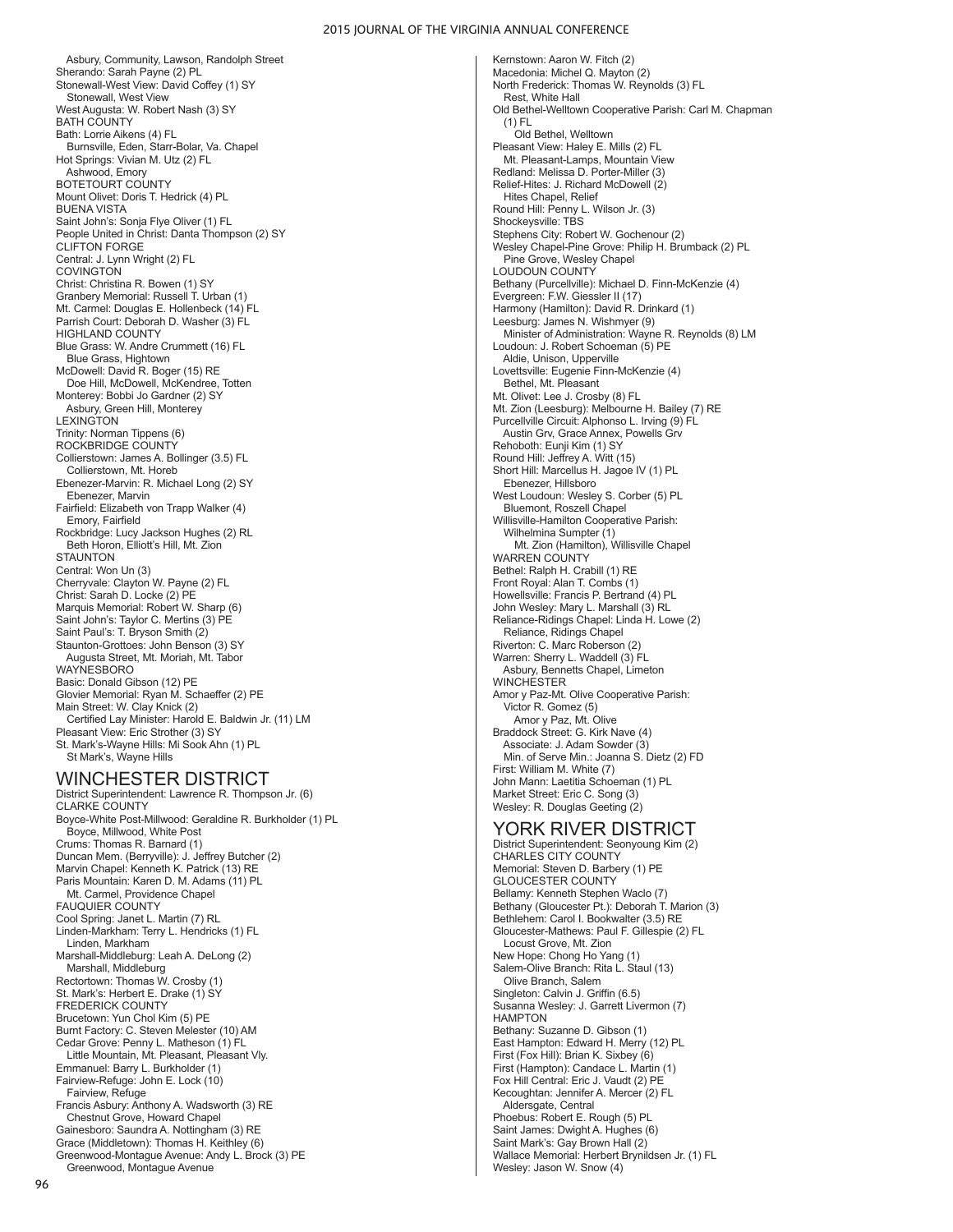ISLE OF WIGHT COUNTY Benn's: Orville H. Burton (8) Bethany: Michael T. Frank (2) Oak Grove-Riverview: Michael D. Guminsky (1) PL Oak Grove, Riverview Trinity: Jeffery Lee Cannon (5) Associate: Andrew S. Ensz (2) PE Uzzell: Rebecca W. Gwaltney (4) PL Woodland: Amanda H. Newman (2) FL JAMES CITY COUNTY Mount Vernon: Ann On-Lin Tang (1) New Town: J. Michael Derflinger (2) Wellspring: Edward A. Hopkins (6) KING & QUEEN COUNTY Shackelfords Chapel: Charles J. McHose (6) RE KING WILLIAM COUNTY West Point: Gordon K. Meriwether (1) FL MATHEWS COUNTY Bethel-St. Matthew: Ralph G. Satter (2) RE Bethel, St. Matthew Beulah-St. Paul: Delia M. Parrish (5) Beulah, St. Paul Central: Ji Hoon "John" Choi (1) Mathews Chapel: Lisa R. Blackmonson (1) Salem: Brian W. Johnson (2) West Mathews: Jeongin Kim (2) OE Emmanuel, Grace-Providence MIDDLESEX COUNTY Clarksbury: Kenneth E. Cleveland (2) FL Lower Church: Ileana Rosario (1) Middlesex: Timothy R. Earnhardt (1) FL Forest Chapel, Old Church Urbanna: Hyung Il Moon (5) NEW KENT COUNTY New Kent: Lawrence S. Brayton (4) FL Pamunkey, Tabernacle NEWPORT NEWS Asbury: C. Leon Basham Jr. (1) PL Chestnut Memorial: Robert M. Chapman (2) Christ: Thomas G. Tipton (4) First: Robert L. Haley (4) Grace: Forrest H. Teague Jr. (1) Holy Cross International: Yoon Seok Choi (6) OE Trinity: Valerie V. Duncan (2) PL Parkview: Timothy M. Porter (4) PL Warwick Memorial: Co-Pastor: Regina Anderson-Cloud (3) Co-Pastor: Bert Cloud (3) POQUOSON Tabernacle: James N. Earley II (1) Associate: Brenton A. Staul (1) PL Trinity: Charles R. Stacy (4) WILLIAMSBURG Williamsburg: Matthew W. Jones (6) Associate: Kirsten 'Kay' Barré (3) Min. of Congregational Care: Helen Casey- Rutland (3) YORK COUNTY Crooks Memorial: Lisa A. Barbery (3) Providence: C. Douglas Akers (6) Saint Luke's: Douglas D. Gestwick (10) Associate: Clara P. Gestwick (10) Zion: David C. Magruder (2) PE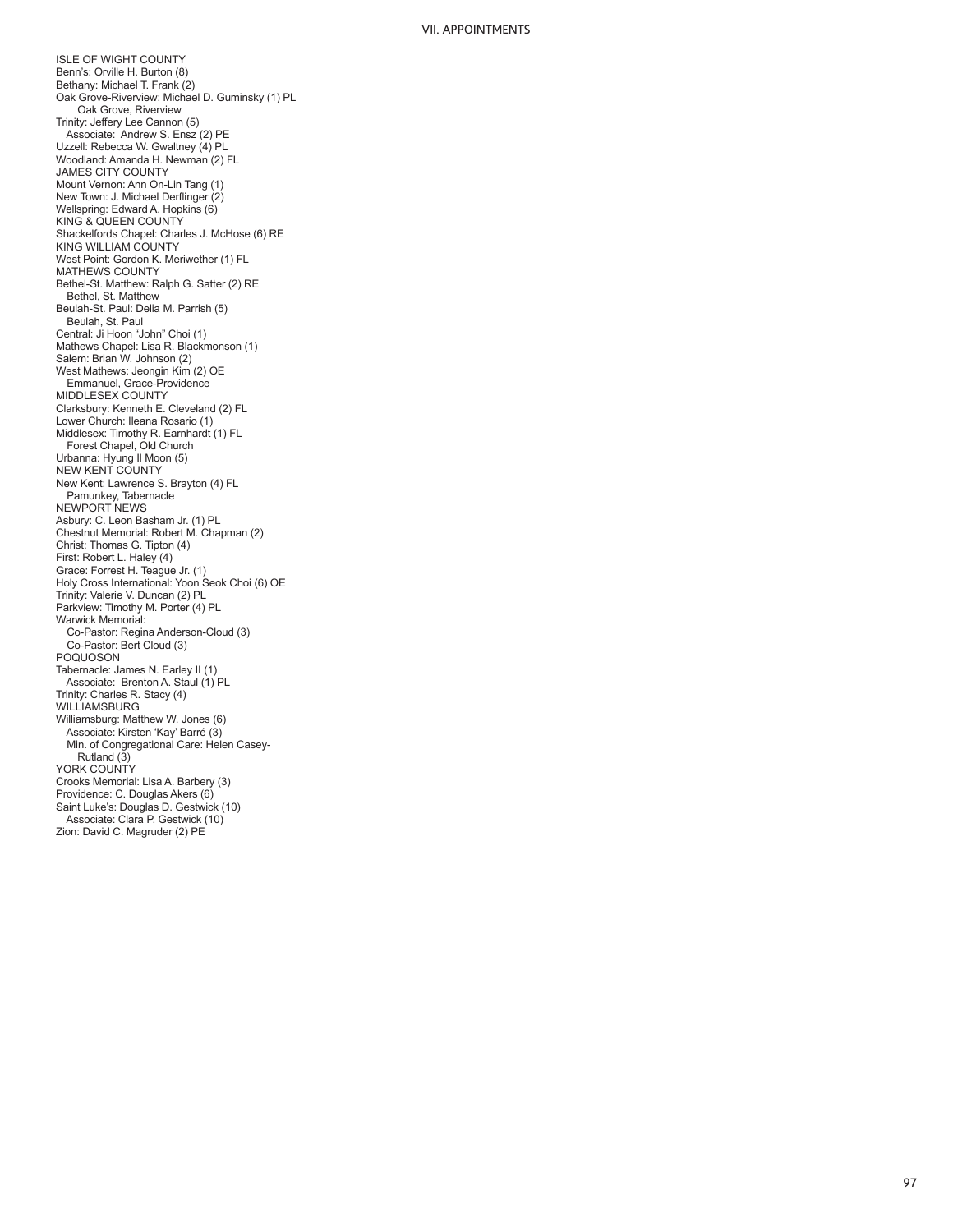# **EXTENSION AND OTHER APPOINTMENTS**

# ALEXANDRIA DISTRICT

Mi Sook Ahn (FL)—Chaplain, Montgomery Hospice (Trinity)

Barker-Brugman, Kimberly A.—Soul Story Ministries (Sydenstricker UMC) Herbert Brynildsen (FD)—Bi-District Program Coordinator (Secondary appointment: St.

Matthew's)

Timothy M. Farabaugh—President/CEO of Glenwood Park, Inc., Princeton, WV (Fairlington) Morgan Guyton (PE)—Director, NOLA Wesley Foundation, Tulane and Loyola Universities (Burke)

Judith T. Hall (FD)—Pastoral Counselor, Pastoral Counseling of Northern VA (Secondary appointment: St. Matthew's)

J. Denise Honeycutt—Deputy General Secretary, UMCOR, GBGM (St. Matthew's) Lucretia Hurley-Browning—Director, Juniper Tree Pastoral Counseling Center and Chaplain,

Joan Karnell Cancer Center, Philadelphia (Aldersgate) Amy Dawn Johnson—Staff Chaplain, INOVA Fairfax Hospital (St. Thomas)

Karla M. Kincannon—Director of Field Education and of Vocational Formation and Church Leadership, Garrett-Evangelical Theological Seminary (Rising Hope)

David F. McAllister-Wilson—President, Wesley Seminary (St. Matthew's)

- Drema McAllister-Wilson—On loan: Minister of Congregational Care, Metropolitan Memorial UMC, Baltimore-Washington Conference (St. Matthew's)
- Pamela G. Meeuwissen (PL)—Chaplain/Spiritual Care Counselor, Mary Washington Hospice (Christ)

Marianne K. Nassef—Chaplain, US Air Force (Fairlington)

James A. Noseworthy—Vice President for Administration, Garrett-Evangelical Theological Seminary (Rising Hope)

Lemuel E. Pearsall Jr.—Chaplain, US Army (Good Shepherd)

R. Kendall Soulen—Professor of Systematic Theology, Wesley Seminary (Annandale)

Ann On-Lin Tang—Chaplain, US Army (Messiah) J. Pat Watkins—Ministry with God's Renewed Creation, Missionary, General Board of Global

- Ministries (St. Matthew's)
- Susan E. Willhauck (FD)—Associate Professor of Pastoral Theology, Atlantic School of Theology (Secondary Appt.: St. Matthew's)

# ARLINGTON DISTRICT

Sandra L. Boone—On loan: Water's Edge UMC, Baltimore-Washington Conference (Pender) Sarah L. K. Calvert—Bi-District Coordinator for Church Revitalization and Leadership Development (Floris)

Tammie E. Crews—Brigade Chaplain, US Army (The Vine)

Melissa R. Dunlap—Bi-District Coordinator for Church Development (The Vine)

- Kotosha Seals Griffin (PE)—On Loan: Pastor, St. Matthews UMC, Metairie, Louisiana Conference (Galloway)
- Paul A. Hanak—International Dir., Ambassadors for Christ International (Pender)
- Gary L. Hulme—President/CEO and Pastoral Counselor, Pastoral Counseling of Northern VA (Mount Olivet)
- Sangkeun Kim—Professor of Mission Studies, Theology Department, Yonsei University, Korea (Korean UMC Greater Washington)

James M. Melson—Director, The Cornelius Corps (Crossroads)

Edgar Miranda—Elementary Principal, Anglo-American School of Sofia, Bulgaria (Saint Luke's) Mark A. Montgomery—Minister Director of United College Ministries in Northern Virginia (Floris)

Paul A. Nixon—New Church Development Strategist, GBOD and CEO, Epicenter Group (Arlington Temple)

Martha M. Real (FD)—Executive Director, GRACE Ministries of The UMC (Floris) Charles K. Tran—On loan: Pastor, Vietnamese Fellowship, San Jose, CA, Cal-Nev Conference (First Vietnamese)

# CHARLOTTESVILLE DISTRICT

Christopher R. Donald—College Chaplain and Director of Religious Life, Millsaps College (Crozet)

Barry Penn Hollar—Professor of Religion and Philosophy, Shenandoah U. (Madison) Deborah E. Lewis—Director & Campus Minister, Wesley Foundation, UVA (Wesley Memorial) Janice M. Rivero—University Relations Director, Stop Hunger Now (Wesley Memorial) Thomas W. Sherrod—Director of Pastoral Care, Iredell Hospital, Statesville, N.C. (Mt. View) Rochelle A. Shoemaker—Director, Rochelle, Inc. (Wesley Memorial) Adam

James White—Chaplain, Director of Service Learning, and Religion Dept. Chair, Virginia Episcopal School (Wesley Memorial)

# DANVILLE DISTRICT

Brenda L. Rose—Pastoral Counselor, Chrysalis Counseling and Consultation Center, Inc. (Smith Memorial)

# EASTERN SHORE DISTRICT

Brenda Lee Laws (FD)—Mental Health Support Specialist, Eastern Shore Community Services Board (Secondary appointment: Horntown)

Peter Surran (PD)—Fire Medic and Chaplain, Accomack County Fire Dept. (Secondary Appt.: Franktown)

# ELIZABETH RIVER DISTRICT

Frank P. Decker—Vice-President, Member Care and Development, Mission Society for UMs (Community, Portsmouth)

James R. Driscoll—Deputy Command Chaplain of the U.S. Central Command, US Army (Baylake)

Joseph T. Eldridge—University Chaplain, American University (Epworth)

Pamela J. Gable—On loan: Pastor, Mogadore UMC, E. Ohio Conference (Great Bridge) William T. Greer Jr.—Pres., Virginia Wesleyan College (Larchmont)

Anne West Kesner (PD)—Chaplain, The Children's Hospital of The King's Daughters (Secondary Appt: New Creation)

Joel M. LeMon – Associate Prof. of Old Testament, Candler School of Theology, Emory University (Ebenezer)

 Charles E. Rowley—Chaplain, U.S. Navy (New Creation) Gregory B. West—Chaplain, Virginia Wesleyan College (Ebenezer)

# FARMVILLE DISTRICT

Charles F. Baber Jr. (FD)—On loan: Minister to Youth and Families, Highland UMC, Raleigh, North Carolina Conference (Oakwood)

George H. Donigian—On loan: Pastor, New Hope UMC, Anderson, SC, South Carolina Conference (Jamieson Memorial)

Richard L. Meiser Jr.—Campus Minister/Director, Wesley Foundation, Longwood and Hampden-Sydney (Antioch)

T. McKennon Shea—Major Gifts Officer, Duke Divinity School (Farmville)

# FREDERICKSBURG DISTRICT

Robert A. Almy—Director, ChurchIngenuity.Com and Interim Campus Minister, University of Mary Washington (Fredericksburg)

Jarvis Bailey (PL)—Fredericksburg District Program Director (Irvington) Teresa Signer Smith—Director, New Pathways Ministries (New Hope)

# HARRISONBURG DISTRICT

Benjamin D. Burks—Executive Director, Virginia Baptist Homes (Asbury) Julie Ann Haushalter—Director, Lavender Center for Education and Retreats (Vision of Hope)

Charles F. Reynolds—Exec. Dir., Virginia Conference Wellness Ministries, Ltd. (Verona) Paul Ritter (PL)—Correctional Chaplain, Augusta Correctional Center, Chaplain Service Prison Ministry of VA, Inc., (Mountain Valley)

# JAMES RIVER DISTRICT

Kevin A. Anderson (PD)—Special Education Teacher, Marguerite Christian Elementary School (Secondary Appt.: Bermuda Hundred)

Delano Douglas (FL)—Director, United Campus Ministries, VSU (Highland)

Dwala J. Ferrell—Chief Executive Officer, Pathways-VA, Inc. (Oak Grove)

J. Stanley Hargraves—Registrar, Union Presbyterian Seminary (Chester)

Robin C.M. Jones (FL)—Director of the Spiritual Care Program, Jackson-Feild Homes (Salem) James G. O'Quinn—James River District Director of Congregational Excellence (West Dinwiddie)

Timothy Todd Smith—Counselor, Pathways-VA, Inc. (Bethia)

P. Michael Watts—Dir., Shalom Homes, Pathways-VA, Inc. (Oak Grove)

John D. White (FD)—Autism Teacher, Chesterfield County Schools (Secondary appointment: Trinity/Chesterfield)

# LYNCHBURG DISTRICT

Ashley Abarca-Mitchell—On loan: Associate Pastor, Nolensville First UMC, Tennessee Conference (Main Street, Bedford)

Dori Baker—Dir. of Spiritual Life/Chaplain, Sweet Briar College, and Research Fellow, Forum for Theological Exploration (Lane Memorial)

Ray A. Buchanan—Founder and International President, Stop Hunger Now, Inc. (Bedford Circuit)

# RICHMOND DISTRICT

Marc D. Brown—Director of Connectional Ministries, Virginia Conference (Trinity)

David E. Carl Jr.—Ex. Dir. of Spiritual Care & Education, Carolinas Health Care System, Charlotte, NC and On loan: Pastor, Big Spring UMC, WNC Conference (River Rd.) James G. Daniely—Director/Campus Minister, Pace - Wesley Foundation, VCU (Asbury

Memorial)

Roger C. Dowdy (FD)—Director, CROSS-PATHS Ministries (Secondary appointment: Good Shepherd)

Allen E. Gunther Jr.—Battalion Command Chaplain, US Army (Skipwith)

Lynda W. Harding—Clinic Manager/Chaplain, Crossover Healthcare Ministry (New Song) M. Jan Holton—Assistant Prof. of Pastoral Care and Counseling, Yale Divinity School (Reveil-

le) Stephen C. Hundley—On loan: Executive Director of Connectional Ministries, Cal-Pac Confer-

ence (Corinth) Virginia A. Lee (FD)—Associate Professor of Christian Education and Dir. of Deacon Studies,

Garrett-Evangelical Seminary (Charge Conference: Reveille)

Amy V. Lenow (FD)—Pastoral Counselor, VIPCARE (Secondary Appt.: Trinity)

Meredith L. McNabb—Director, Center for Clergy Excellence, Virginia Conference

Mark V. Ogren—Dir. Of Congregational Excellence, Virginia Conference (Duncan Memorial)

Jinwook Oh (PD)—Director/Minister, Milal Mission (Shady Grove Short Pump) Derrick Parson—Director of Ministries with Young People, VA Conference (River Rd)

Nancy Robinson (FD)—Continuing Education Coordinator, Sierra Leone, Missionary, General Board of Global Ministries (Secondary: Lakeside)

Michelle Renee Thorne (PE)—On loan: Pastor in charge, Community UMC, Annapolis Southern Region, Baltimore-Washington Conference (Asbury Memorial)

Joseph Torrence (FD)—Minister to Youth and Church Relations, UMFS (Secondary: St. Matthew's)

Dorothee Tripodi (PE)—Assoc. Dir. of Supervised Ministry and Vocational Planning, Union Presbyterian Seminary (Westover Hills)

Michael L. Whaley—On loan: Associate Pastor of Missions/ Membership, Davidson UMC, WNC Conference (Woodlake)